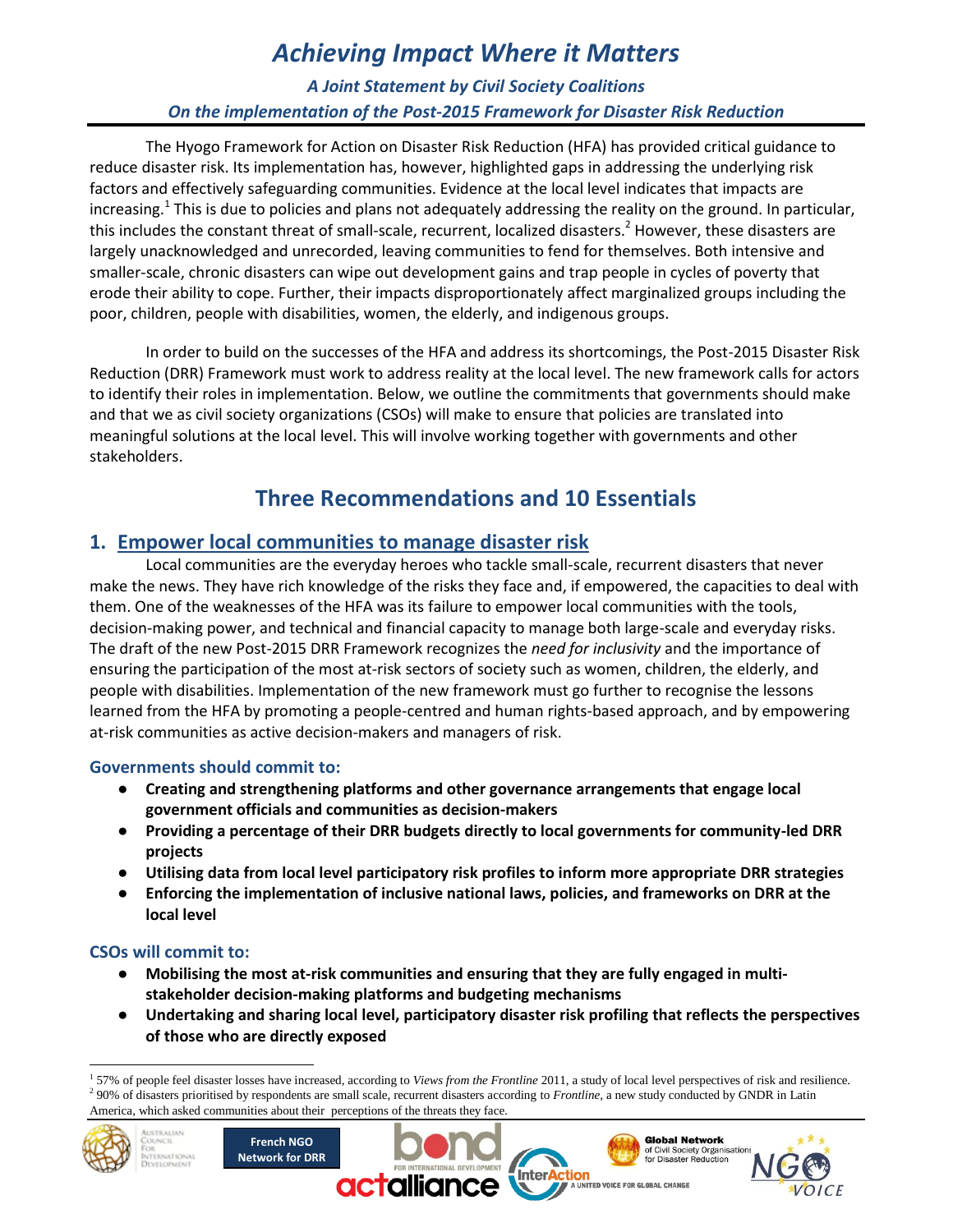# *Achieving Impact Where it Matters*

## *A Joint Statement by Civil Society Coalitions On the implementation of the Post-2015 Framework for Disaster Risk Reduction*

#### **2. Enhance accountability**

If the Post-2015 DRR Framework is to have an impact, it must measure real progress at the local level so that strategies can be well informed. This requires adequate monitoring mechanisms, appropriate national targets and local indicators, and clear roles and responsibilities.

#### **Governments should commit to:**

- **Setting ambitious, achievable, and measurable national targets and local indicators with corresponding roles and responsibilities for national and local actors**
- **Using data that is disaggregated by sex and age and collected at the local level to inform appropriate and targeted DRR strategies which effectively respond to the needs of those most at-risk**
- **Establishing financial monitoring mechanisms to ensure transparency in resource allocation**

#### **CSOs will commit to:**

- **Raising public awareness of institutional and individual roles, responsibilities, and rights**
- **Assisting in the development and implementation of local level participatory monitoring mechanisms**
- **Participating in the development of locally-appropriate quality standards for structural and nonstructural resilience measures**

## **3. Make DRR a development and humanitarian priority**

Disasters continue to hamper economic growth and increase poverty levels. Development as well as humanitarian interventions, whether they be part of disaster response, recovery, or reconstruction, present opportunities to build resilience to future disasters. Yet DRR has had little ownership outside of the disaster risk management field. Links must be created between humanitarian, development, and climate change agendas to address underlying risk factors. This should be characterized by multi-sectoral and multidisciplinary approaches.

#### **Governments, donors, and other stakeholders should commit to:**

- **Integrating DRR across all relevant humanitarian and development sectors (e.g., water and sanitation, agriculture and food security, education, health, urban planning, shelter and settlements) and incorporating resilience lessons into longer-term policies, practices, and funding mechanisms**
- **Aligning national objectives, indicators, and monitoring mechanisms across all Post-2015 Frameworks including those for development, DRR, and climate change adaptation**
- **Developing and resourcing DRR measures that are sensitive to risks in fragile, insecure, and conflictaffected communities**

#### **CSOs will commit to:**

- **Sharing local risk knowledge and technical expertise to ensure that resilience is at the centre of approaches taken by all actors (e.g., by governments conducting land use planning, by the private sector in conducting business continuity planning)**
- **Providing DRR training to, and building the capacity of, those engaged in development, climate change adaptation, and humanitarian activities**